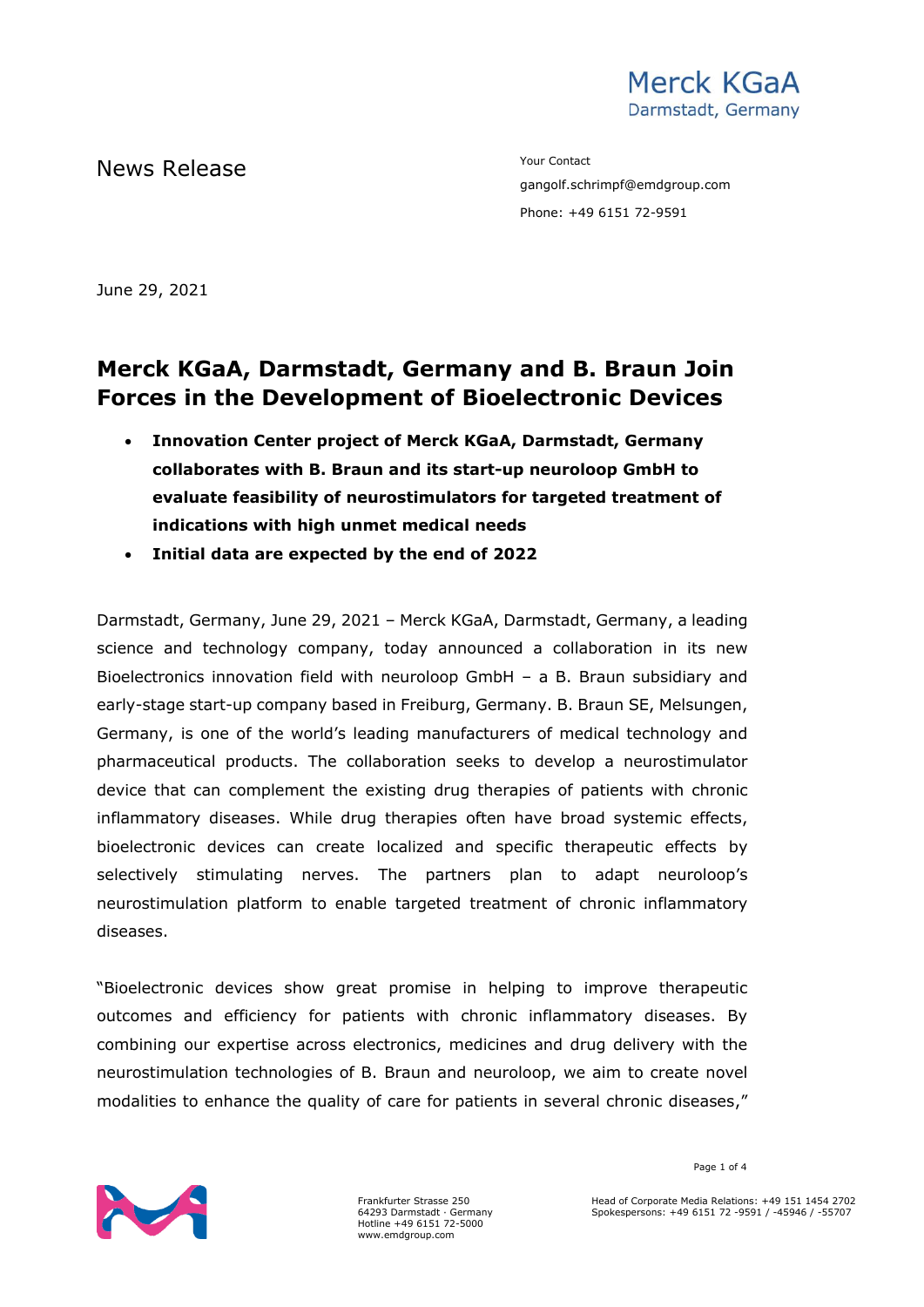# News Release

said Belén Garijo, Chair of the Executive Board and CEO of Merck KGaA, Darmstadt, Germany.

"In line with our company philosophy of "Sharing Expertise", B. Braun has always valued exchange and strong partnerships to move innovative solutions forward. We are pleased to strengthen our innovation power in a dynamic field like functional neurosurgery with Merck KGaA, Darmstadt, Germany and neuroloop. In the healthcare sector in particular, innovations must quickly transform into successful business models. And to be successful, they must demonstrate clear value in the form of improved patient outcomes. The combination of our diverse expertise, experience and market access that our partnership brings will help decisively in this regard," said B. Braun CEO Anna Maria Braun.

neuroloop GmbH will contribute unique technical expertise in selective neurostimulators to the partnership and Merck KGaA, Darmstadt, Germany will add its key capabilities in material science and in vivo pharmacology as well as quality, regulatory and clinical expertise in the field of chronic inflammatory diseases. Initial data are expected to be available by the end of 2022, which will then be used to evaluate a clinical strategy to prove the safety and efficacy in patients. The full development will target approval in major markets, such as the European Union and the United States.

"Identifying the specific disease relevant nerve signal patterns and subsequently modulating these signals via stimulation are major challenges in the field of bioelectronics," added Michael Lauk, CEO of neuroloop. "Together with the strong preclinical and clinical expertise of Merck KGaA, Darmstadt, Germany and our platform, which enables multi-channel selective stimulation, we are well positioned to potentially solve these crucial challenges and offer neurostimulator treatment to patients suffering from chronic inflammatory diseases."

Rather than only providing stimulation, novel bioelectronic devices also have the potential to monitor the disease condition. Combining nerve signals with other accessible physiological datasets can help to create a holistic understanding for disease conditions. neuroloop has developed a platform to stimulate the vagal nerve for the treatment of chronic diseases in connection with autonomous body functions.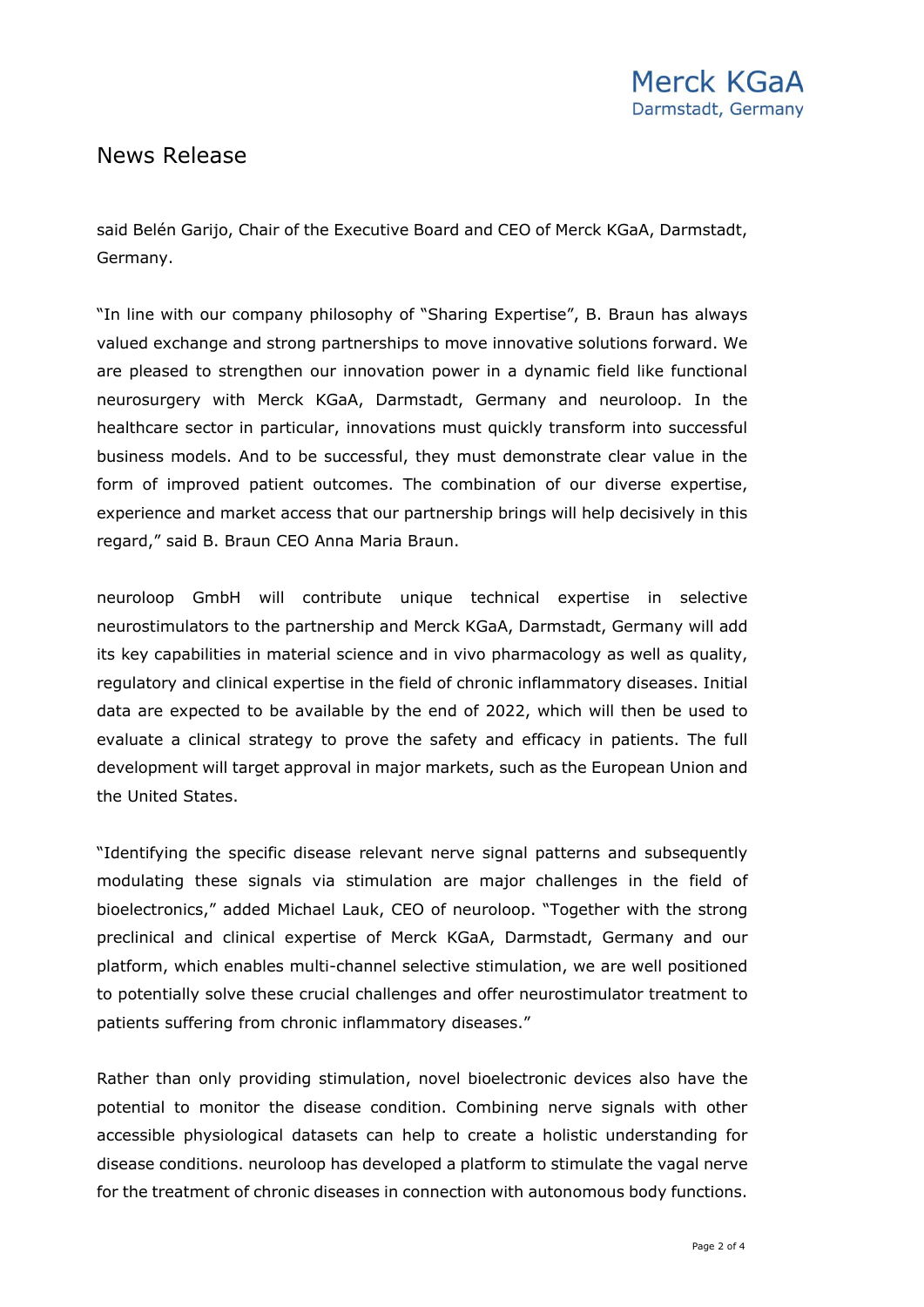# News Release

The core of the platform is a multichannel cuff-electrode based on thin-film technology, which enables selective stimulation of specific fibers within the nerve. The primary focus is not only on high clinical effectiveness, but also on the greatest possible safety, minimal side effects for the patient and simple use for the caregiver.

The joint development agreement with B. Braun and neuroloop represents a milestone in the new Bioelectronics innovation field of Merck KGaA, Darmstadt, Germany, which builds on the company's experience and expertise in its Healthcare and Electronics business sectors. With a holistic approach, the company designs and develops medicines and intelligent devices that provide ongoing care for patients beyond their treatment. Merck KGaA, Darmstadt, Germany has a long-standing legacy in neurology and immunology, which, combined with significant R&D and commercial experience, will help to realize next-generation devices. This collaborative innovation project in the field of bioelectronics is being developed by the Innovation Center of Merck KGaA, Darmstadt, Germany, which aims to launch entirely new businesses and technologies between and beyond the company's current sector scope, bringing together people, technologies, and skills from within Merck KGaA, Darmstadt, Germany and beyond.

B. Braun and neuroloop wish to explore a wide range of indications for the device, thus underlining the platform character of their fully programmable stimulation system to treat various chronic conditions using the same device by changing the software and stimulation pattern.

### **Caption for attached illustration:**

neuroloops neurostimulation system consists of a unique, patented and very thin multichannel cuff electrode that is wrapped around the vagus nerve. The electrode is connected to an implanted pulse generator in the chest area, which is wirelessly charged and programmed. The platform allows for selective stimulation of the vagus nerve and sets new standards for treating chronic diseases associated with autonomous vital functions.

#### **About B. Braun**

[B. Braun](http://www.bbraun.com/) is one of the world's leading manufacturers of medical technology and pharmaceutical products, as well as a provider of medical services. Over 64,000 B. Braun employees in 64 countries share their expertise with colleagues and customers every day. The innovations this creates help improve processes in hospitals and medical practices, and increase safety for patients, doctors and nursing staff. In 2020, the Group generated  $\epsilon$  7.4 billion in sales.